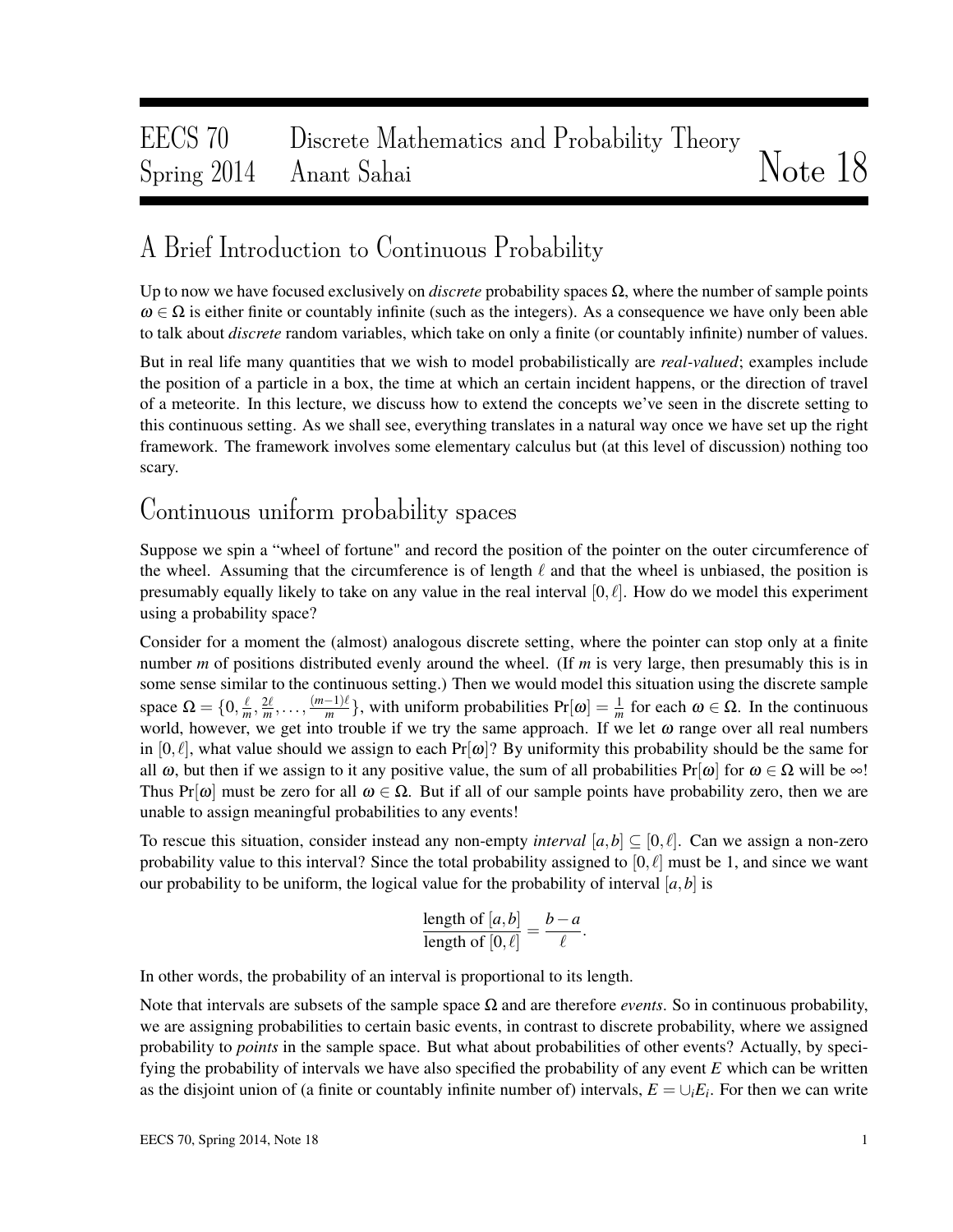$Pr[E] = \sum_i Pr[E_i]$ , in analogous fashion to the discrete case. Thus for example the probability that the pointer ends up in the first or third quadrants of the wheel is  $\frac{\ell/4}{\ell} + \frac{\ell/4}{\ell} = \frac{1}{2}$  $\frac{1}{2}$ . For all practical purposes, such events are all we really need.<sup>1</sup>

#### Continuous random variables

Recall that in the discrete setting we typically work with *random variables* and their distributions, rather than directly with probability spaces and events. The simplest example of a continuous random variable is the position *X* of the pointer in the wheel of fortune, as discussed above. This random variable has the *uniform* distribution on  $[0, \ell]$ . How, precisely, should we define the distribution of a continuous random variable? In the discrete case the distribution of a r.v. *X* is described by specifying, for each possible value *a*, the probability  $Pr[X = a]$ . But for the r.v. *X* corresponding to the position of the pointer, we have  $Pr[X = a] = 0$ for every *a*, so we run into the same problem as we encountered above in defining the probability space.

The resolution is essentially the same: instead of specifying  $Pr[X = a]$ , we instead specify  $Pr[a \le X \le b]$  for all intervals [*a*,*b*]. <sup>2</sup> To do this formally, we need to introduce the concept of a *probability density function* (sometimes referred to just as a "density", or a "pdf").

**Definition 18.1 (Density):** A *probability density function* for a random variable *X* is a function  $f : \mathbb{R} \to \mathbb{R}$ satisfying

$$
\Pr[a \le X \le b] = \int_{a}^{b} f(x)dx \quad \text{for all } a \le b.
$$

Let's examine this definition. Note that the definite integral is just the area under the curve *f* between the values *a* and *b*. Thus *f* plays a similar role to the "histogram" we sometimes draw to picture the distribution of a discrete random variable.

In order for the definition to make sense, *f* must obey certain properties. Some of these are technical in nature, which basically just ensure that the integral is always well defined; we shall not dwell on this issue here since all the densities that we will meet will be well behaved. What about some more basic properties of *f* ? First, it must be the case that *f* is a non-negative function; for if *f* took on negative values we could find an interval in which the integral is negative, so we would have a negative probability for some event! Second, since the r.v. *X* must take on some value everywhere in the space, we must have

$$
\int_{-\infty}^{\infty} f(x)dx = \Pr[-\infty < X < \infty] = 1. \tag{1}
$$

I.e., the total area under the curve *f* must be 1.

A caveat is in order here. Following the "histogram" analogy above, it is tempting to think of  $f(x)$  as a "probability." However,  $f(x)$  doesn't itself correspond to the probability of anything! For one thing, there is no requirement that  $f(x)$  be bounded by 1 (and indeed, we shall see examples of densities in which  $f(x)$ ) is greater than 1 for some *x*). To connect  $f(x)$  with probabilities, we need to look at a very small interval  $[x, x + \delta]$  close to *x*; then we have

$$
\Pr[x \le X \le x + \delta] = \int_{x}^{x + \delta} f(z) dz \approx \delta f(x). \tag{2}
$$

<sup>1</sup>A formal treatment of which events can be assigned a well-defined probability requires a discussion of *measure theory*, which is beyond the scope of this course.

<sup>&</sup>lt;sup>2</sup>Note that it does not matter whether or not we include the endpoints *a*, *b*; since  $Pr[X = a] = Pr[X = b] = 0$ , we have  $Pr[a < X < b]$  $b$ ] = Pr[ $a \le X \le b$ ].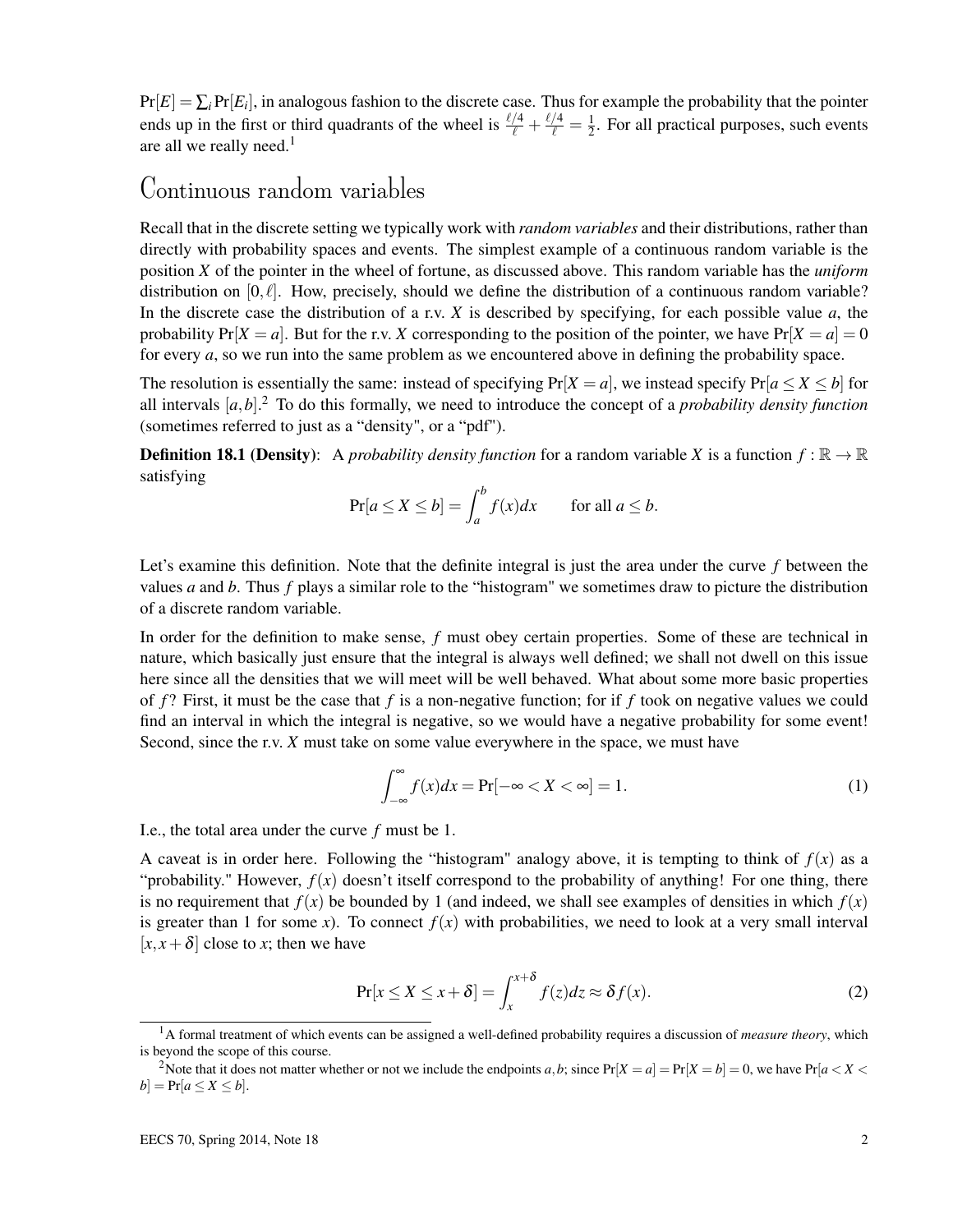Thus we can interpret  $f(x)$  as the "probability per unit length" in the vicinity of *x*.

Now let's go back and put our wheel-of-fortune r.v. *X* into this framework. What should be the density of *X*? Well, we want *X* to have non-zero probability only on the interval [0,  $\ell$ ], so we should certainly have  $f(x) = 0$  for  $x < 0$  and for  $x > \ell$ . Within the interval [0,  $\ell$ ] we want the distribution of *X* to be uniform, which means we should take  $f(x) = c$  for  $0 \le x \le \ell$ . What should be the value of *c*? This is determined by the requirement (1) that the total area under *f* is 1. The area under the above curve is  $\int_{-\infty}^{\infty} f(x)dx = \int_{0}^{\ell} cdx = c\ell$ , so we must take  $c = \frac{1}{\ell}$ . Summarizing, then, the density of the uniform distribution on  $[0, \ell]$  is given by

$$
f(x) = \begin{cases} 0 & \text{for } x < 0; \\ 1/\ell & \text{for } 0 \le x \le \ell; \\ 0 & \text{for } x > \ell. \end{cases}
$$

#### Expectation and variance of a continuous random variable

By analogy with the discrete case, we define the expectation of a continuous r.v. as follows:

**Definition 18.2 (Expectation):** The expectation of a continuous random variable X with probability density function *f* is

$$
E(X) = \int_{-\infty}^{\infty} x f(x) dx.
$$

Note that the integral plays the role of the summation in the discrete formula  $E(X) = \sum_a a Pr[X = a]$ .

**Example:** Let *X* be a uniform r.v. on the interval  $[0, \ell]$ . Then

$$
E(X) = \int_0^{\ell} x \frac{1}{\ell} dx = \left[ \frac{x^2}{2\ell} \right]_0^{\ell} = \frac{\ell}{2}.
$$

This is certainly what we would expect!

We will see more examples of expectations of continuous r.v.'s in the next section.

Since variance is really just another expectation, we can immediately port its definition to the continuous setting as well:

**Definition 18.3 (Variance):** The variance of a continuous random variable X with probability density function *f* is

$$
\text{Var}(X) = \text{E}((X - \text{E}(X))^2) = \text{E}(X^2) - \text{E}(X)^2 = \int_{-\infty}^{\infty} x^2 f(x) dx - \left(\int_{-\infty}^{\infty} x f(x) dx\right)^2.
$$

**Example:** Let's calculate the variance of the uniform r.v. *X* on the interval  $[0, \ell]$ . From the above definition, and plugging in our previous value for  $E(X)$ , we get

$$
\text{Var}(X) = \int_0^{\ell} x^2 \frac{1}{\ell} dx - \text{E}(X)^2 = \left[\frac{x^3}{3\ell}\right]_0^{\ell} - \left(\frac{\ell}{2}\right)^2 = \frac{\ell^2}{3} - \frac{\ell^2}{4} = \frac{\ell^2}{12}.
$$

The factor of  $\frac{1}{12}$  here is not particularly intuitive, but the fact that the variance is proportional to  $\ell^2$  should come as no surprise. Like its discrete counterpart, this distribution has large variance.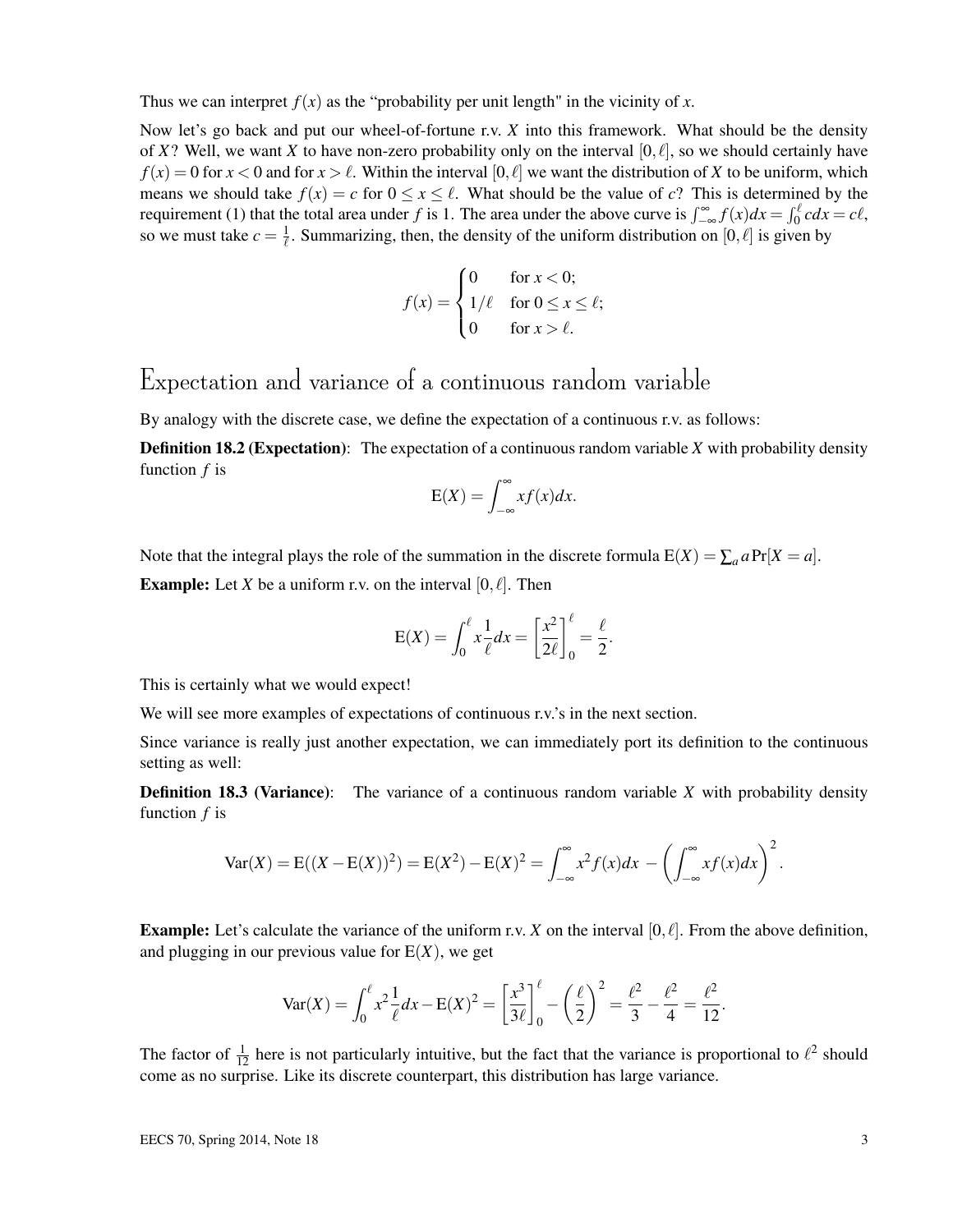## An application: Buffon's needle

Here is a simple application of continuous random variables to the analysis of a classical procedure for estimating the value of  $\pi$  known as *Buffon's needle*, after its 18th century inventor Georges-Louis Leclerc, Comte de Buffon.

Here we are given a needle of length  $\ell$ , and a board ruled with horizontal lines at distance  $\ell$  apart. The experiment consists of throwing the needle randomly onto the board and observing whether or not it crosses one of the lines. We shall see below that (assuming a perfectly random throw) the probability of this event is exactly 2/π. This means that, if we perform the experiment many times and record the *proportion* of throws on which the needle crosses a line, then the Law of Large Numbers tells us that we will get a good estimate of the quantity  $2/\pi$ , and therefore also of  $\pi$ ; and we can use Chebyshev's inequality as in the other estimation problems we considered in that same Note to determine how many throws we need in order to achieve specified accuracy and confidence.

To analyze the experiment, we first need to specify the probability space. Let's go straight to random variables. Note that the position where the needle lands is completely specified by two random variables: the vertical distance *Y* between the midpoint of the needle and the closest horizontal line, and the angle Θ between the needle and the vertical. The r.v. *Y* ranges between 0 and  $\ell/2$ , while Θ ranges between  $-\pi/2$ and  $\pi/2$ . Since we assume a perfectly random throw, we may assume that their *joint distribution* has density  $f(y, \theta)$  that is uniform over the rectangle  $[0, \ell/2] \times [-\pi/2, \pi/2]$ . Since this rectangle has area  $\frac{\pi \ell}{2}$ , the density should be

$$
f(y, \theta) = \begin{cases} 2/\pi \ell & \text{for } (y, \theta) \in [0, \ell/2] \times [-\pi/2, \pi/2]; \\ 0 & \text{otherwise.} \end{cases}
$$
 (3)

As a sanity check, let's verify that the integral of this density over all possible values is indeed 1:

$$
\int_{-\infty}^{\infty} \int_{-\infty}^{\infty} f(y, \theta) dy d\theta = \int_{-\pi/2}^{\pi/2} \int_{0}^{\ell/2} \frac{2}{\pi \ell} dy d\theta = \int_{-\pi/2}^{\pi/2} \left[ \frac{2y}{\pi \ell} \right]_{0}^{\ell/2} d\theta = \int_{-\pi/2}^{\pi/2} \frac{1}{\pi} d\theta = \left[ \frac{\theta}{\pi} \right]_{-\pi/2}^{\pi/2} = 1.
$$

This is an analog of equation (1) for our joint distribution; rather than the area under the simple curve  $f(x)$ , we are now computing the area under the "surface"  $f(y, \theta)$ . But of course the result should again be the total probability mass, which is 1.

Now let *E* denote the event that the needle crosses a line. How can we express this event in terms of the values of *Y* and Θ? Well, by elementary geometry the vertical distance of the endpoint of the needle from its midpoint is  $\frac{\ell}{2}$  cos  $\Theta$ , so the needle will cross the line if and only if  $Y \leq \frac{\ell}{2}$  $\frac{\ell}{2}$  cos  $\Theta$ . Therefore we have

$$
\Pr[E] = \Pr[Y \leq \frac{\ell}{2}\cos\Theta] = \int_{-\pi/2}^{\pi/2} \int_0^{(\ell/2)\cos\theta} f(y,\theta) dy d\theta.
$$

Substituting the density  $f(y, \theta)$  from equation (3) and performing the integration we get

$$
\Pr[E] = \int_{-\pi/2}^{\pi/2} \int_0^{(\ell/2)\cos\theta} \frac{2}{\pi \ell} dy d\theta = \int_{-\pi/2}^{\pi/2} \left[ \frac{2y}{\pi \ell} \right]_0^{(\ell/2)\cos\theta} d\theta = \frac{1}{\pi} \int_{-\pi/2}^{\pi/2} \cos\theta d\theta = \frac{1}{\pi} \left[ \sin\theta \right]_{-\pi/2}^{\pi/2} = \frac{2}{\pi}.
$$

This is exactly what we claimed at the beginning of the section!

# Buffon's Needle: a slick approach

Recall that we toss a unit length needle on (an infinite) board ruled with horizontal lines spaced at unit length apart. We wish to calculate the chance that the needle intersects a horizontal line. That is, let *I* be the event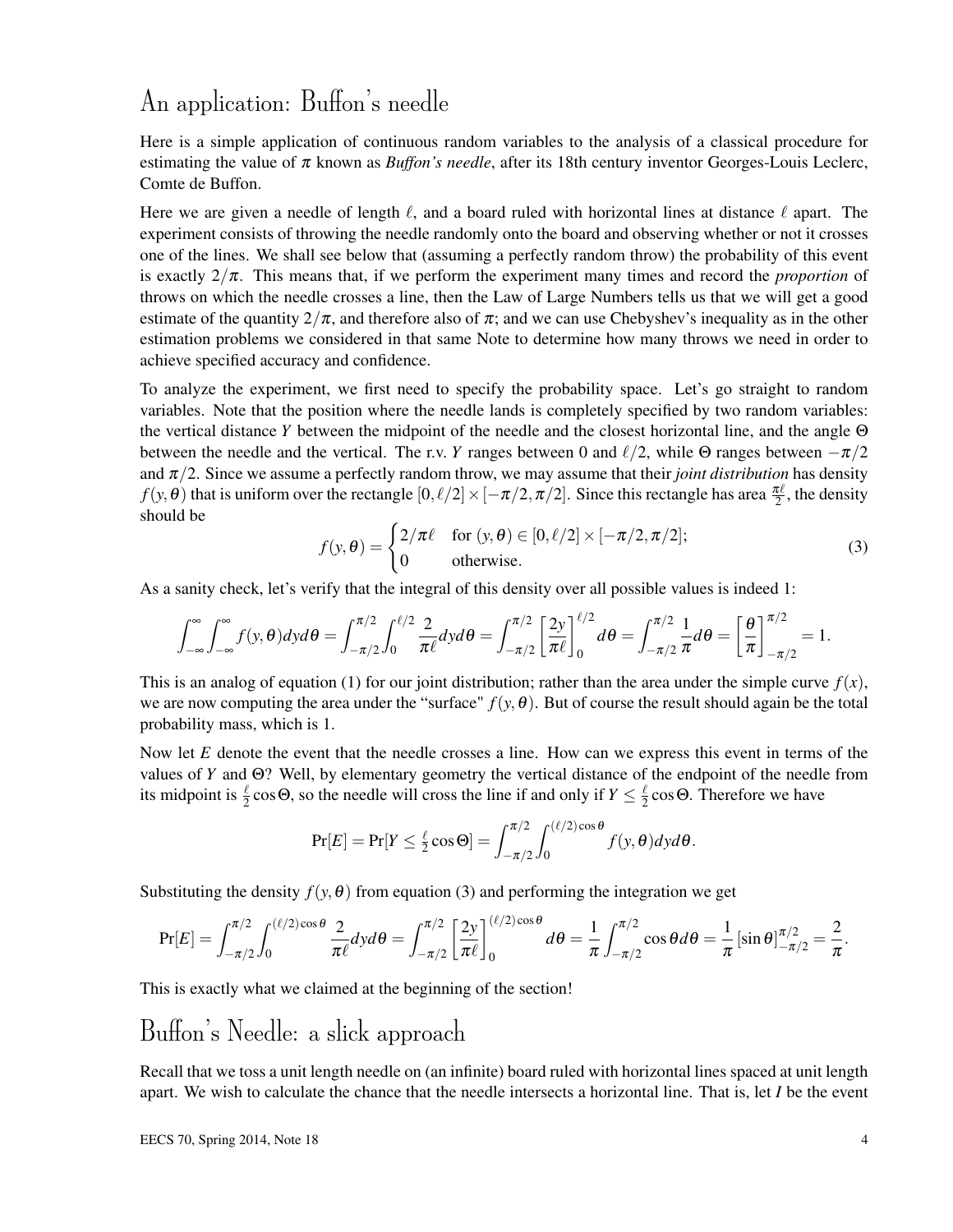

Figure 1: Buffon's Needle.

that the needle intersects a line. We will show that  $Pr[I] = \frac{2}{\pi}$ . Let *X* be a random variable defined to be the number of intersections of such a needle:

$$
X = \begin{cases} 1 & \text{if the needle intersects a line} \\ 0 & \text{otherwise.} \end{cases}
$$

Since *X* is an indicator random variable,  $E(X) = Pr[I]$  (here we are assuming the case in which the needle lies perfectly on two lines cannot happen, since the probability of this particular event is 0). Now, imagine that we were tossing a needle of two unit length, and we let *Z* be the random variable representing the number of times such a needle intersects horizontal lines on the plane. We can "split" the needle into two parts of unit length and get  $Z = X_1 + X_2$ , where  $X_i$  is 1 if segment *i* of the needle intersects and 0 otherwise. Thus,  $E(Z) =$  $E(X_1 + X_2) = E(X_1) + E(X_2) = 2E(X)$ , since each segment is of unit length. A similar argument holds if we split a unit length needle into *m* equal segments, so that  $X = X_1 + \cdots + X_m$ , where  $X_i$  is 1 if segment *i* (which has length  $\frac{1}{m}$ ) intersects a line and 0 otherwise. We have that  $E(X) = E(X_1 + \cdots + X_m) = E(X_1) + \cdots + E(X_m)$ . But each of the  $E(X_i)$ 's are equal, so we get  $E(X) = mE(X_i) \rightarrow E(X_i) =$  (length of segment *i*) $E(X)$ . Thus, if we drop a needle of length *l*, and we let *Y* be the number of intersections, then  $E(Y) = l \cdot E(X)$ . Even if we have a needle which is arbitrarily short, say length  $\varepsilon$ , we still have  $E(Y) = \varepsilon \cdot E(X)$ .



Figure 2: "Noodle" consisting of 5 needles.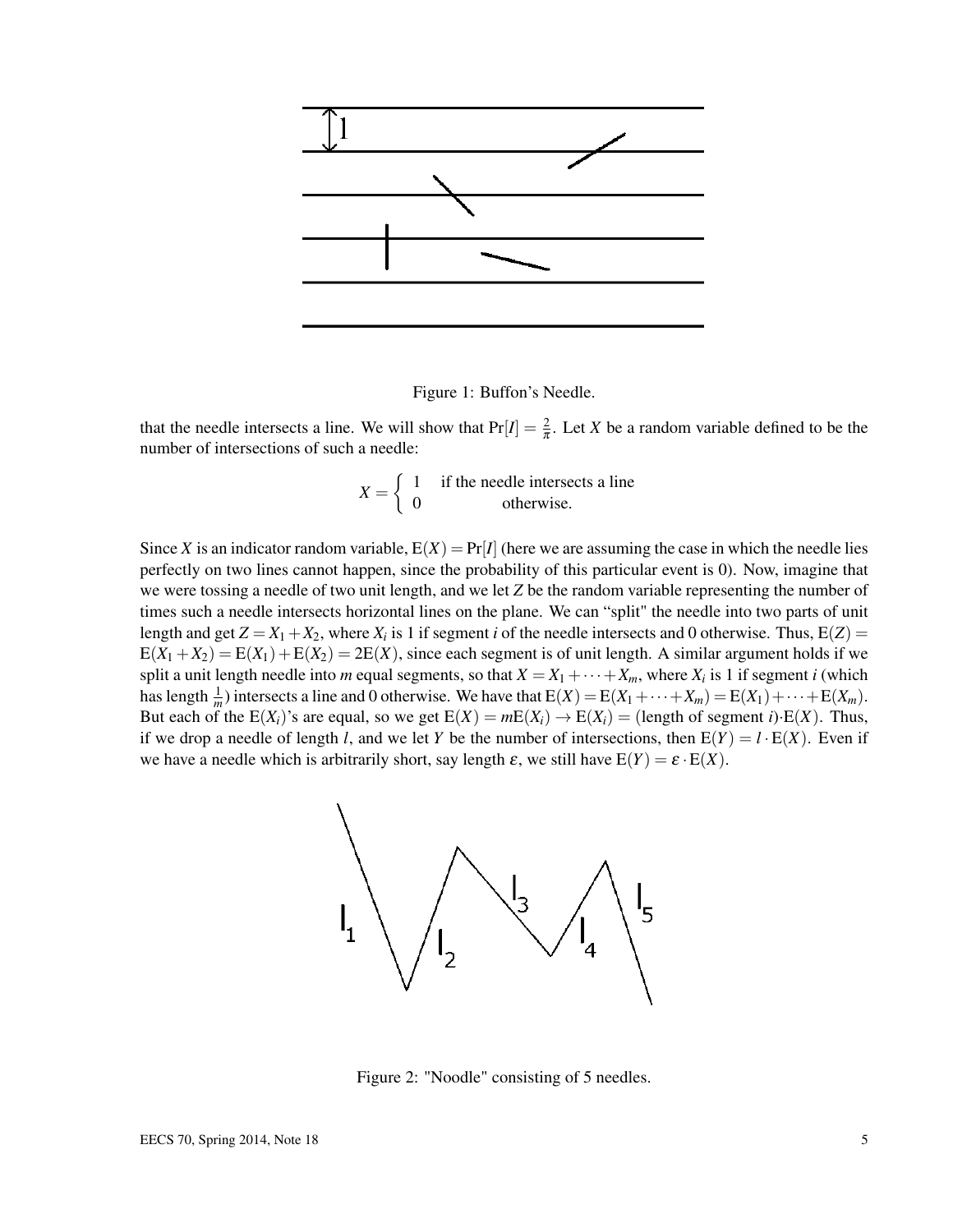Now, consider a "noodle" comprised of two needles of arbitrary lengths  $l_1$  and  $l_2$  (with corresponding random variables  $X_1$  and  $X_2$ ), where the needles are connected by a rotating joint, we can conclude by linearity of expectation that  $E(X_1 + X_2) = E(X_1) + E(X_2)$ . In general, we can have a noodle comprised of *n* needles of arbitrary length: where  $E(X_1 + \cdots + X_n) = E(X_1) + \cdots + E(X_n) = l_1E(X) + \cdots + l_nE(X)$ . Factoring  $E(X)$ out, we get that the expected number of intersections of a noodle is (length of noodle) $\cdot E(X)$ . In particular, since we are allowed to string together needles at connected rotating joints and since each needle can be arbitrarily short, we are free to pick any shape, but which one?



Figure 3: A circle always has two intersections.

Consider a circle with a unit length diameter (and therefore circumference  $\pi$ ). Such a shape must always intersect twice: which implies E(number of circle intersections) =  $\pi \cdot E(X) = 2$ , and thus  $E(X) = \frac{2}{\pi} = Pr[I]$ .

### Joint distribution and independence for continuous random variables

In analyzing the Buffon's needle problem, we used the notion of *joint density* of two continuous random variables without formally defining the concept. But its definition should be obvious at this point:

Definition 18.4 (Joint Density): A *joint density function* for two random variable *X* and *Y* is a function  $f : \mathbb{R}^2 \to \mathbb{R}$  satisfying

$$
\Pr[a \le X \le b, c \le Y \le d] = \int_{c}^{d} \int_{a}^{b} f(x, y) dx dy \quad \text{for all } a \le b \text{ and } c \le d.
$$

So in the previous example, a uniform joint density on the rectangle  $[0, \ell/2] \times [-\pi/2, \pi/2]$  simply means that the probability of landing in any small rectangle inside that rectangle is proportional to the area of the small rectangle.

In analogy with (2), we can connect  $f(x, y)$  with probabilities by looking at a very small square  $[x, x + \delta] \times$ [ $y, y + \delta$ ] close to  $(x, y)$ ; then we have

$$
\Pr[x \le X \le x + \delta, y \le Y \le y + \delta] = \int_{y}^{y + \delta} \int_{x}^{x + \delta} f(u, v) du dv \approx \delta^{2} f(x, y). \tag{4}
$$

Thus we can interpret  $f(x, y)$  as the "probability per unit area" in the vicinity of  $(x, y)$ .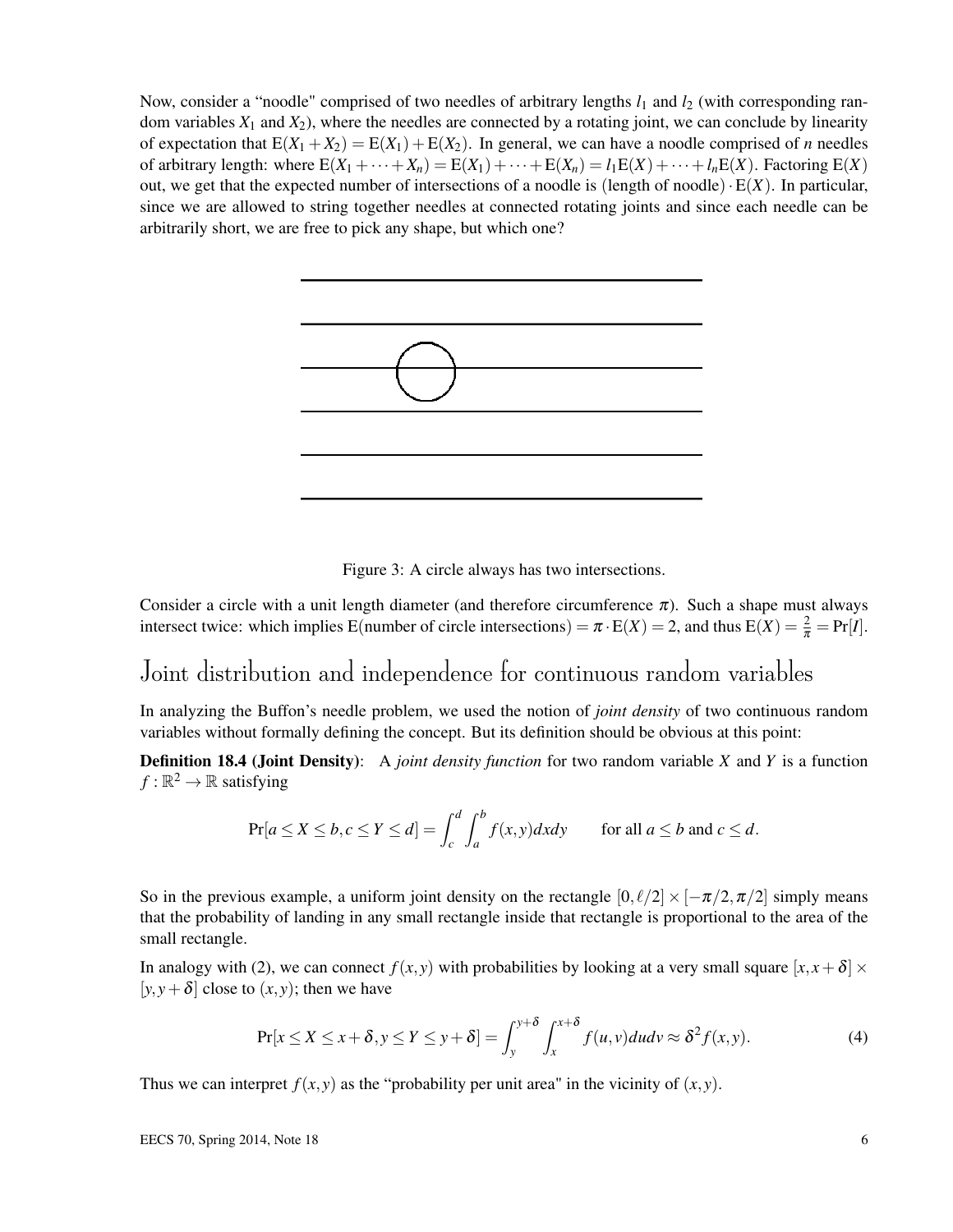Recall that in discrete probability, two r.v.'s X and Y are said to be *independent* if the events  $X = a$  and  $Y = c$ are independent for every *a*, *c*. What about for continuous r.v.'s?

Definition 18.5 (Independence for Continuous R.V.'s): Two continuous r.v.'s *X*,*Y* are *independent* if the events  $a \le X \le b$  and  $c \le Y \le d$  are independent for all  $a, b, c, d$ .

What does this definition say about the joint density of independent r.v.'s *X* and *Y*? Applying (4) to connect the joint density with probabilities, we get, for small  $\delta$ :

$$
\delta^2 f(x, y) \approx \Pr[x \le X \le x + \delta, y \le Y \le y + \delta]
$$
  
=  $\Pr[x \le X \le x + \delta] \Pr[y \le Y \le y + \delta]$  by independence  

$$
\approx \delta f_1(x) \times \delta f_2(y) = \delta^2 f_1(x) f_2(y),
$$

where  $f_1$  and  $f_2$  are the (marginal) densities of *X* and *Y* respectively. So we see that  $f(x, y) = f_1(x) f_2(y)$ , i.e., for independent r.v.'s the joint density is the product of the marginal densities (cf. the discrete case, where joint distributions are the product of the marginals).

In the Buffon's needle problem, it is easy to go back and check that *Y* and Θ are independent r.v.'s, each of which is uniformly distributed in its respective range.

#### Two more important continuous distributions

We have already seen one important continuous distribution, namely the uniform distribution. In this section we will see two more: the *exponential* distribution and the *normal* (or *Gaussian*) distribution. These three distributions cover the vast majority of continuous random variables arising in applications.

Exponential distribution: The exponential distribution is a continuous version of the geometric distribution, which we have already met. Recall that the geometric distribution describes the number of tosses of a coin until the first Head appears; the distribution has a single parameter  $p$ , which is the bias (Heads probability) of the coin. Of course, in real life applications we are usually not waiting for a coin to come up Heads but rather waiting for a system to fail, a clock to ring, an experiment to succeed etc.

In such applications we are frequently not dealing with discrete events or discrete time, but rather with *continuous* time: for example, if we are waiting for an apple to fall off a tree, it can do so at any time at all, not necessarily on the tick of a discrete clock. This situation is naturally modeled by the exponential distribution, defined as follows:

**Definition 18.6 (Exponential distribution):** For any  $\lambda > 0$ , a continuous random variable *X* with pdf *f* given by

$$
f(x) = \begin{cases} \lambda e^{-\lambda x} & \text{if } x \ge 0; \\ 0 & \text{otherwise.} \end{cases}
$$

is called an *exponential* random variable with parameter  $\lambda$ .

Like the geometric, the exponential distribution has a single parameter  $\lambda$ , which characterizes the *rate* at which events happen. We shall illuminate the connection between the geometric and exponential distributions in a moment.

First, let's do some basic computations with the exponential distribution. We should check first that it is a valid distribution, i.e., that it satisfies (1):

$$
\int_{-\infty}^{\infty} f(x)dx = \int_{0}^{\infty} \lambda e^{-\lambda x}dx = \left[-e^{-\lambda x}\right]_{0}^{\infty} = 1,
$$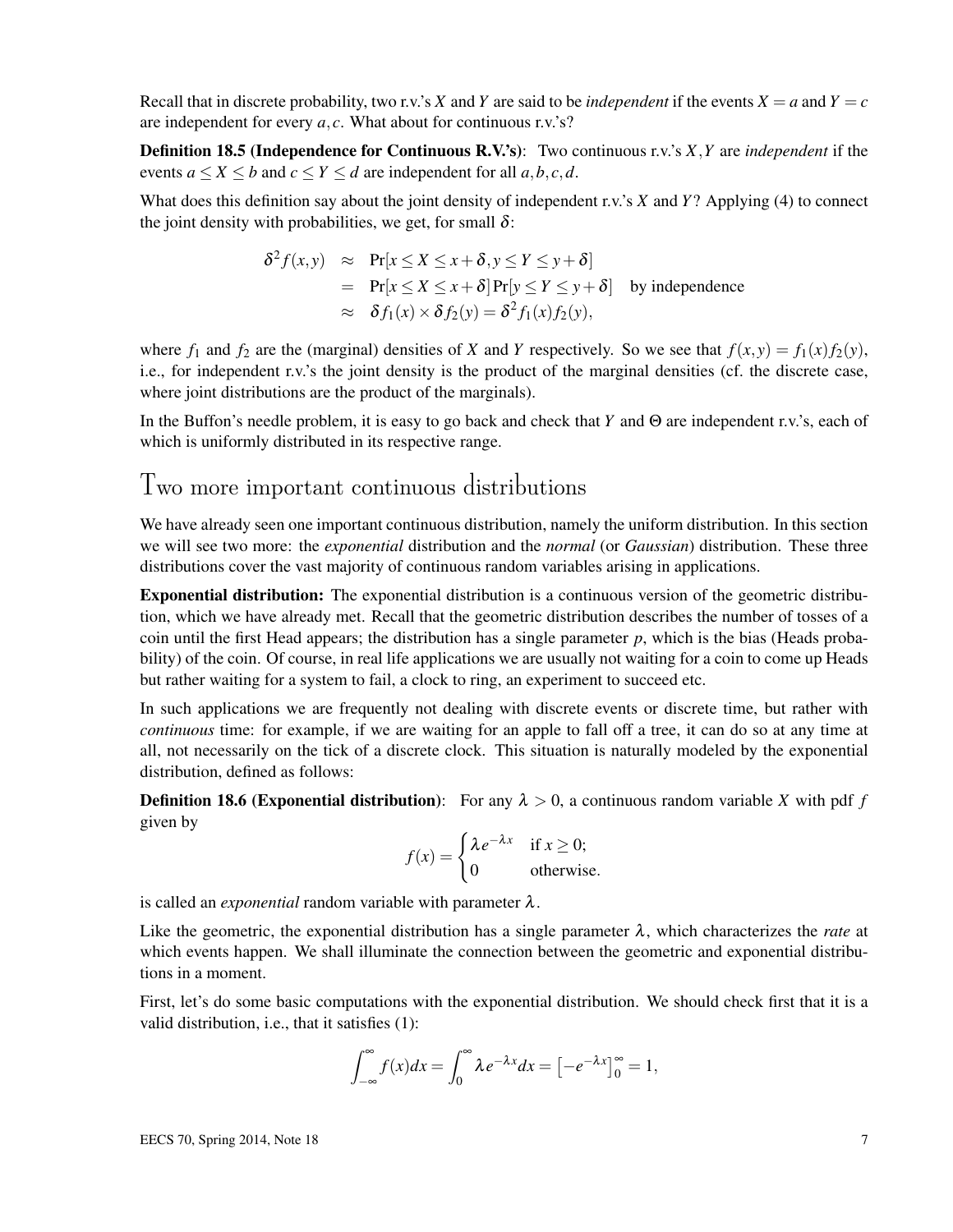as required. Next, what is its expectation? We have

$$
E(X) = \int_{-\infty}^{\infty} x f(x) dx = \int_{0}^{\infty} \lambda x e^{-\lambda x} dx = \left[ -x e^{-\lambda x} \right]_{0}^{\infty} + \int_{0}^{\infty} e^{-\lambda x} dx = 0 + \left[ -\frac{e^{-\lambda x}}{\lambda} \right]_{0}^{\infty} = \frac{1}{\lambda},
$$

where for the first integral we used integration by parts.

To compute the variance, we need to evaluate

$$
E(X^{2}) = \int_{-\infty}^{\infty} x^{2} f(x) dx = \int_{0}^{\infty} \lambda x^{2} e^{-\lambda x} dx = \left[ -x^{2} e^{-\lambda x} \right]_{0}^{\infty} + \int_{0}^{\infty} 2x e^{-\lambda x} dx = 0 + \frac{2}{\lambda} E(X) = \frac{2}{\lambda^{2}},
$$

where again we used integration by parts. The variance is therefore

$$
Var(X) = E(X^{2}) - E(X)^{2} = \frac{2}{\lambda^{2}} - \frac{1}{\lambda^{2}} = \frac{1}{\lambda^{2}}.
$$

Let us now explore the connection with the geometric distribution. Note first that the exponential distribution satisfies, for any  $t > 0$ ,

$$
\Pr[X > t] = \int_{t}^{\infty} \lambda e^{-\lambda x} dx = \left[ -e^{-\lambda x} \right]_{t}^{\infty} = e^{-\lambda t}.
$$
 (5)

In other words, the probability that we have to wait more than time *t* for our event to happen is  $e^{-\lambda t}$ , which is an exponential decay with rate  $\lambda$ .

Now consider a discrete-time setting in which we perform one trial every  $\delta$  seconds (where  $\delta$  is very small in fact, we will take  $\delta \to 0$  to make time "continuous"), and where our success probability is  $p = \lambda \delta$ . Making the success probability proportional to  $\delta$  makes sense, as it corresponds to the natural assumption that there is a fixed *rate* of success *per unit time*, which we denote by  $\lambda = p/\delta$ . The number of trials until we get a success has the geometric distribution with parameter  $p$ , so if we let the r.v.  $Y$  denote the time (in seconds) until we get a success we have

$$
Pr[Y > k\delta] = (1 - p)^k = (1 - \lambda \delta)^k \quad \text{for any } k \ge 0.
$$

Hence, for any  $t > 0$ , we have

$$
\Pr[Y > t] = \Pr[Y > (\frac{t}{\delta})\delta] = (1 - \lambda \delta)^{t/\delta} \approx e^{-\lambda t},
$$

where this final approximation holds in the limit as  $\delta \to 0$  with  $\lambda = p/\delta$  fixed. (We are ignoring the detail of rounding  $\frac{t}{\delta}$  to an integer since we are taking an approximation anyway.)

Comparing this expression with (5) we see that this distribution has the same form as the exponential distribution with parameter  $\lambda$ , where  $\lambda$  (the success rate per unit time) plays an analogous role to p (the probability of success on each trial)—though note that  $\lambda$  is not constrained to be  $\leq 1$ . Thus we may view the exponential distribution as a continuous time analog of the geometric distribution.

Normal Distribution: The last continuous distribution we will look at, and by far the most prevalent in applications, is called the *normal* or *Gaussian* distribution. It has two parameters,  $\mu$  and  $\sigma$ .

**Definition 18.7 (Normal distribution):** For any  $\mu$  and  $\sigma > 0$ , a continuous random variable *X* with pdf *f* given by

$$
f(x) = \frac{1}{\sqrt{2\pi\sigma^2}} e^{-(x-\mu)^2/2\sigma^2}
$$

is called a *normal* random variable with parameters  $\mu$  and  $\sigma$ . In the special case  $\mu = 0$  and  $\sigma = 1$ , *X* is said to have the *standard normal* distribution.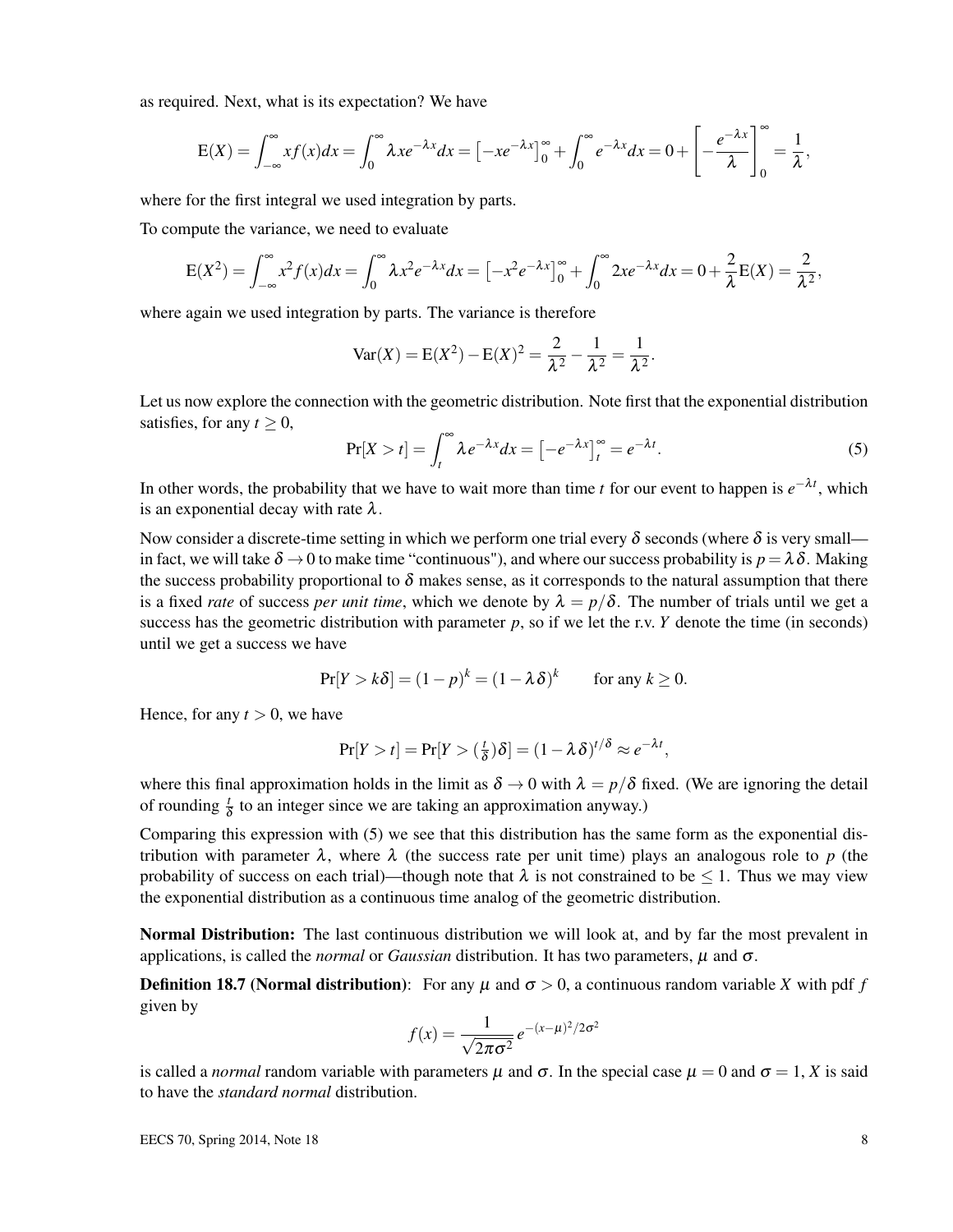A plot of the pdf *f* reveals a classical "bell-shaped" curve, centered at (and symmetric around)  $x = \mu$ , and with "width" determined by  $\sigma$ . (The precise meaning of this latter statement will become clear when we discuss the variance below.)

Let's run through the usual calculations for this distribution. First, let's check equation (1):

$$
\int_{-\infty}^{\infty} f(x)dx = \frac{1}{\sqrt{2\pi\sigma^2}} \int_{-\infty}^{\infty} e^{-(x-\mu)^2/2\sigma^2} = 1.
$$
 (6)

The fact that this integral evaluates to 1 is an interesting exercise in integral calculus, and is best done by doing a double integral instead, and then converting to polar coordinates. This is left as an exercise (or feel free to look it up in any standard book on probability or on the Internet).

What are the expectation and variance of a normal r.v. *X*? Let's consider first the standard normal. By definition, its expectation is

$$
E(X) = \int_{-\infty}^{\infty} x f(x) dx = \frac{1}{\sqrt{2\pi}} \int_{-\infty}^{\infty} x e^{-x^2/2} dx = \frac{1}{\sqrt{2\pi}} \left( \int_{-\infty}^{0} x e^{-x^2/2} dx + \int_{0}^{\infty} x e^{-x^2/2} dx \right) = 0.
$$

The last step follows from the fact that the function  $e^{-x^2/2}$  is symmetrical about  $x = 0$ , so the two integrals are the same except for the sign. For the variance, we have

$$
\begin{array}{rcl}\n\text{Var}(X) & = \mathcal{E}(X^2) - \mathcal{E}(X)^2 & = & \frac{1}{\sqrt{2\pi}} \int_{-\infty}^{\infty} x^2 e^{-x^2/2} dx \\
& = & \frac{1}{\sqrt{2\pi}} \left[ -xe^{-x^2/2} \right]_{-\infty}^{\infty} + \frac{1}{\sqrt{2\pi}} \int_{-\infty}^{\infty} e^{-x^2/2} dx \\
& = & \frac{1}{\sqrt{2\pi}} \int_{-\infty}^{\infty} e^{-x^2/2} dx = 1.\n\end{array}
$$

In the first line here we used the fact that  $E(X) = 0$ ; in the second line we used integration by parts; and in the last line we used (6) in the special case  $\mu = 0$ ,  $\sigma = 1$ . So the standard normal distribution has expectation  $E(X) = 0 = \mu$  and variance  $Var(X) = 1 = \sigma^2$ .

Now suppose *X* has normal distribution with general parameters  $\mu$ ,  $\sigma$ . We claim that the r.v.  $Y = \frac{X-\mu}{\sigma}$  $\frac{-\mu}{\sigma}$  has the standard normal distribution. To see this, note that

$$
\Pr[a \le Y \le b] = \Pr[\sigma a + \mu \le X \le \sigma b + \mu] = \frac{1}{\sqrt{2\pi\sigma^2}} \int_{\sigma a + \mu}^{\sigma b + \mu} e^{-(x-\mu)^2/2\sigma^2} dx = \frac{1}{\sqrt{2\pi}} \int_a^b e^{-y^2/2} dy,
$$

by a simple change of variable in the integral. Hence *Y* is indeed standard normal. Note that *Y* is obtained from X just by shifting the origin to  $\mu$  and scaling by  $\sigma$ . (And we shall see in a moment that  $\mu$  is the mean and  $\sigma$  the standard deviation, so this operation is very natural.)

Now we can read off the expectation and variance of *X* from those of *Y*. For the expectation, using linearity, we have

$$
0 = E(Y) = E\left(\frac{X-\mu}{\sigma}\right) = \frac{E(X) - \mu}{\sigma},
$$

and hence  $E(X) = \mu$ . For the variance we have

$$
1 = \text{Var}(Y) = \text{Var}\left(\frac{X - \mu}{\sigma}\right) = \frac{\text{Var}(X)}{\sigma^2},
$$

and hence  $\text{Var}(X) = \sigma^2$ .

EECS 70, Spring 2014, Note 18  $\qquad \qquad$  9